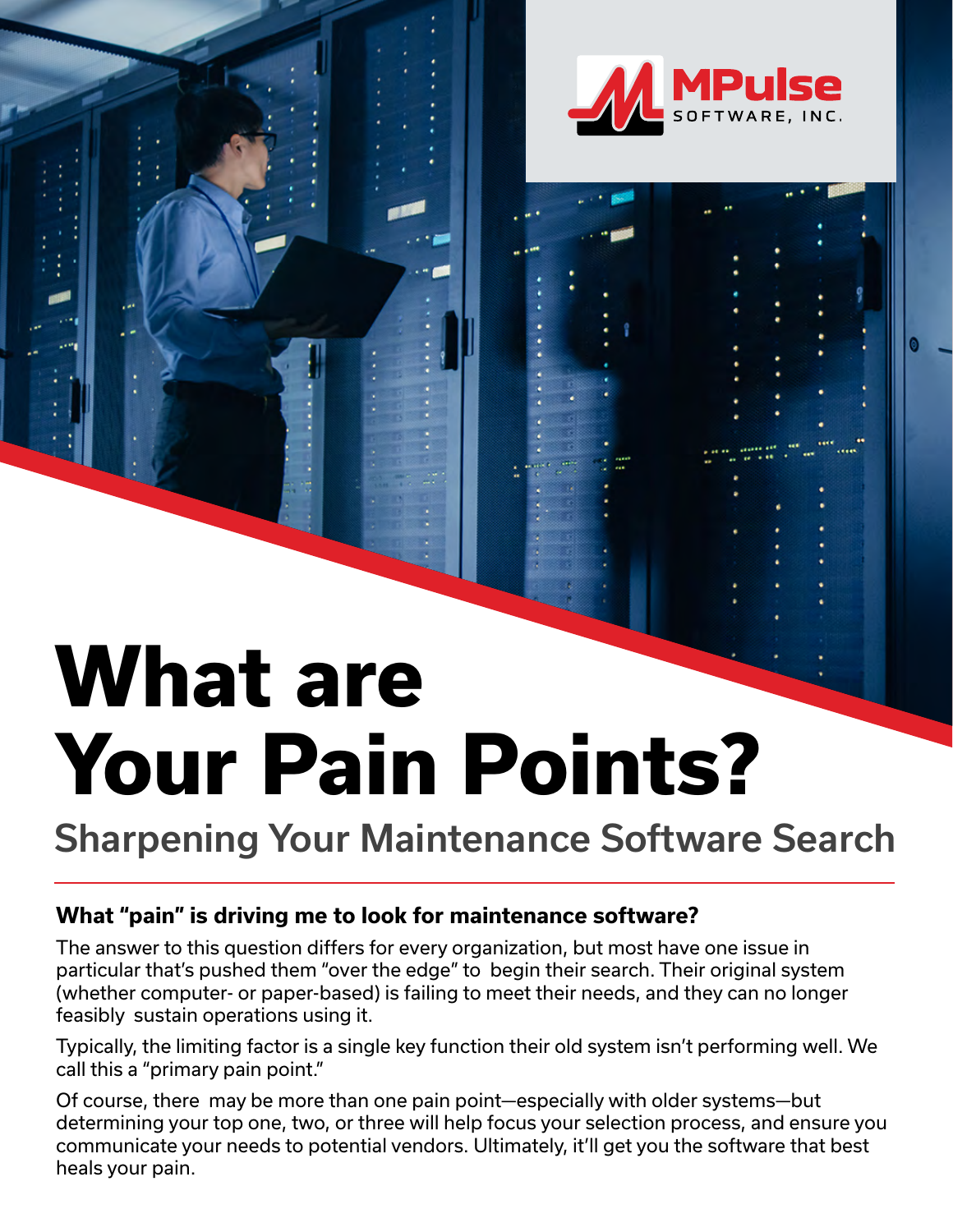

## The Four Categories of Pain Points

#### **Pain points tend to fall into 4 categories: Functional, Technological, Organizational, and Scalability.**

**Functional:** A functional pain point occurs when an existing system isn't delivering on a core maintenance-related function. It could be work order management or preventive maintenance (PM) scheduling. It might be vendor management, detailed reporting, or inventory control. Sometimes it's service request management and tracking. Whatever it is, the existing system isn't doing it well.

Often, we see this when organizations try to use other computer applications to perform the work of a CMMS/EAM solution. It's like trying to drive a nail with a screwdriver. You might be able to do it, but the right tool would make the job a lot easier.

If your primary pain point is functional, you probably recognize it already. It impacts your job every day and impedes your ability to perform or track basic maintenance functions.

**Technological:** A technological pain point occurs when the system you're currently using is no longer a match for the way you need to conduct the management, execution, and tracking of maintenance. The shoe no longer fits, as it were. As Internet technologies continue their rapid advance, so too do the expectations of senior management teams in organizations everywhere. The pace of business often seems to be forging ahead without consideration for the time it takes us to maintain the critical infrastructure that drives it.

#### **You may find you're being asked to…**

- $\blacktriangleright$  Provide key reports in near real time.
- ▶ Know immediately when key equipment is down or underperforming.
- ▶ Monitor vital conditions on major assets and predict failures.
- ▶ Manage ever-larger numbers of assets with fewer and fewer resources.
- ▶ Provide access to maintenance management information for a broader set of stakeholders, sometimes across multiple locations—or even on smartphones or tablet devices like the iPad.
- ▶ Field service and repair requests from hundreds or thousands of requesters, and provide status updates in real time.

Clearly, you'll never be able to satisfy these requests with paper-based systems. And homegrown systems based on Excel spreadsheets or Access databases just won't cut it. Even earlier-generation CMMS and EAM applications fall far short of most contemporary requirements.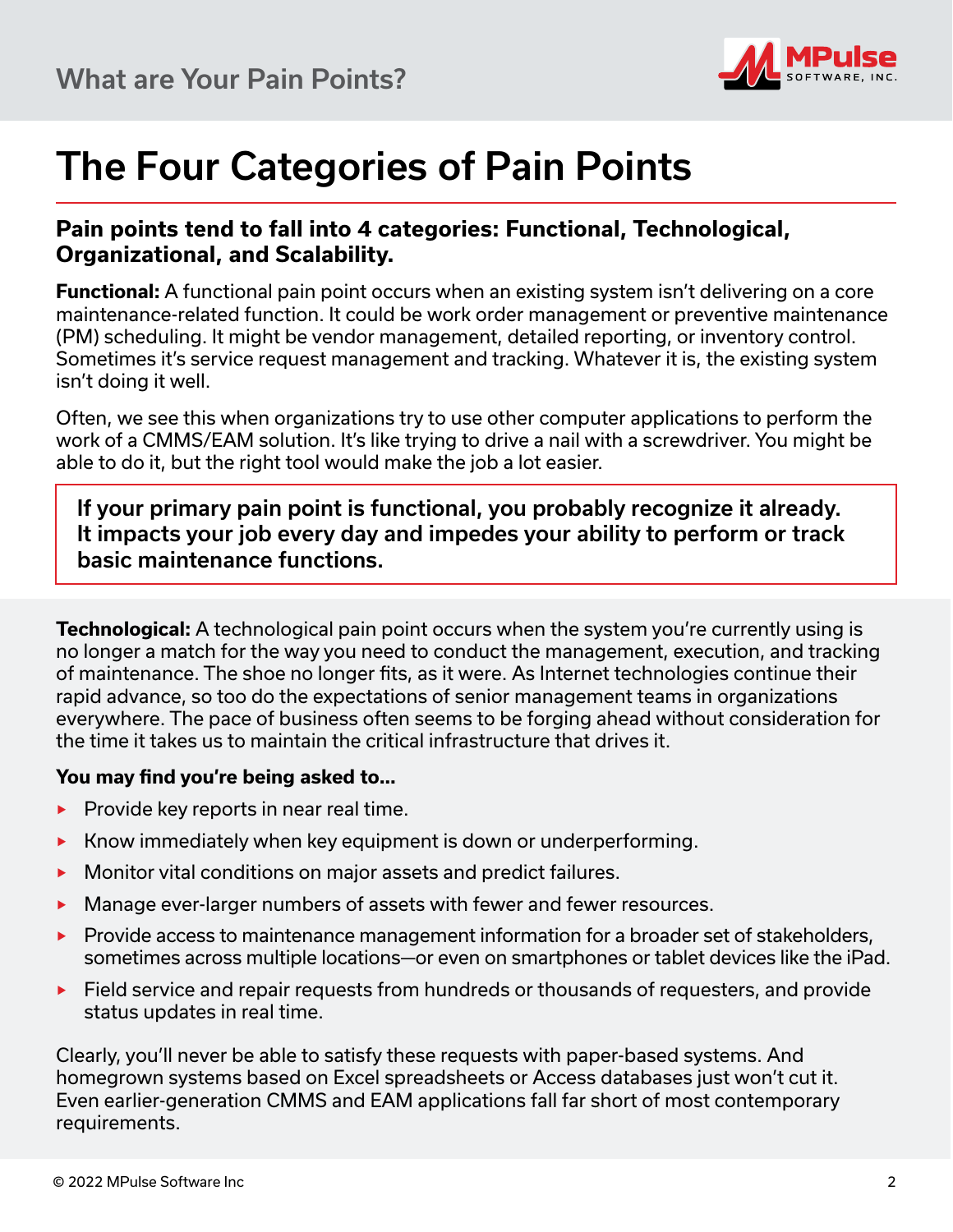

**(Technological cont.)** Fortunately, modern maintenance management software is keeping up with the pace of change. Do you need real-time work order updates from your technicians with smartphones in the field? Do you need detailed, easily customizable reports for your boss? Do you need to extend maintenance software access to a team spread across the state—or across the globe?

These are all perfectly reasonable—and easily attainable—goals. Give some thought to what your technological pain points are, and do your best to clearly articulate them to potential vendors. **Leading CMMS/EAM vendors should easily be able to meet your requirements.**

**Organizational:** Sometimes a pain point isn't driven by a need that's readily apparent to the maintenance manager. The need or expectation originates elsewhere in the organization, but the fulfillment of that need falls to the maintenance manager—and his maintenance management software. Organizational pain points aren't defined in the traditional sense as causing direct pain. Instead, organizational pain "rolls downhill" to you from elsewhere in the company.

Organizational pain points may be driven by a corporate merger or acquisition. They may arise from new regulations or compliance requirements. They may result from a corporate "reorg," or the hiring of a new senior manager. Regardless of where they come from, you're likely to learn about them from your boss. Typically, they come down as a mandate: "Find me new maintenance software that meets these requirements."

When you're able to recognize an organizational pain point, do your best to learn what's driving your boss's request. Probe a bit and see if you can uncover the source of the requirements. The more you understand about the real pain point, the better you'll be able to communicate it to potential vendors—and the better you'll be able to heal your boss's pain.

**Scalability:** Scalability is the capacity to grow as an organization grows. It's typically tied to organizational and technological changes. Maybe changes in an organization are driving growth in business and employee headcount. Maybe better network connections are increasing the ability of a company to work across multiple geographies. Maybe an expanded facilities footprint is drastically increasing the number of service requests.

A scalability pain point occurs when your existing systems aren't able to adapt to the increased scale of the operation. You might be tempted to argue that a scalability pain point is the same as an organizational or technological one. To some extent, you'd be right.

However, if growth in the number of locations, employees, or service requesters is the key driver of your pain, it's important to call that out. It'll help potential software vendors understand your situation better and provide alternatives better suited to your rapidly expanding operation.